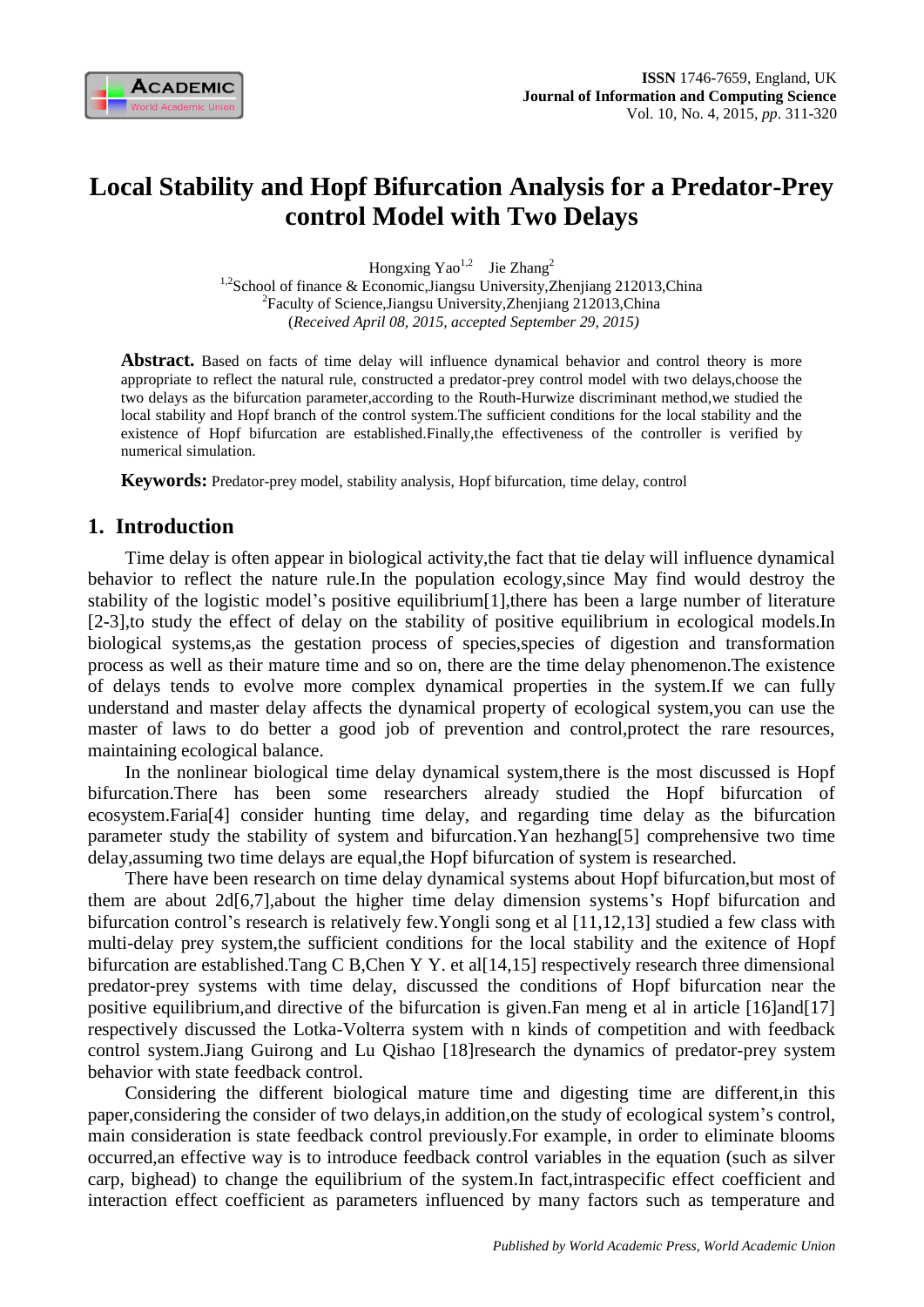sunshine etc,so also by changing the parameters to adjust system.In this paper, considering parameters and state feedback control,put forward the following predator-prey control model with two delays.

The remainder of this paper is organized as follows:the control model is proposed and the characteristic equation of linear system in section 2.In section 3,stability analysis and Hopf bifurcation in control model.To verify the theoretic analysis, numerical simulations are given in section 4.Finally, section 5 concludes with some discussion.

### **2. The characteristic equation of linear system**

In article [19], Xu research a two species Lotka-Volterra model with two delays :

$$
\begin{cases}\n\dot{x}(t) = x(t)[r_1 - a_{11}x(t - \tau_1) - a_{12}y(t - \tau_2)], \\
\dot{y}(t) = y(t)[-r_2 + a_{21}x(t - \tau_2) - a_{22}y(t - \tau_1)].\n\end{cases}
$$

The dynamical property of the system is given,chen [20] on this basis research the dynamic property of the three species Lotka-Volterra model with two delays.

$$
\begin{cases}\n\dot{x}_1(t) = x_1(t)[r_1 - a_{11}x_1(t - \tau_1) - a_{13}x_3(t - \tau_2)] \\
\dot{x}_2(t) = x_2(t)[r_2 - a_{22}x_2(t - \tau_1) - a_{23}x_3(t - \tau_2)] \\
x_3(t) = x_3(t)[-r_3 + a_{31}x_1(t - \tau_2) + a_{32}x_2(t - \tau_2) - a_{33}x_3(t - \tau_1)]\n\end{cases} (2.1)
$$

In this paper,the control strategy of the design parameter and the state of feedback control is designed.The Hopf bifurcation of (2.1) system is controlled,make delayed the bifurcation behavior.Parameter perturbation of system (2.1) and increase the time delay control item  $\beta x_1(t-\tau_1), \beta x_2(t-\tau_2), \beta x_3(t-\tau_3)$ , the control system is:

$$
\begin{cases}\n\dot{x}_1(t) = \alpha x_1(t)[r_1 - a_{11}x_1(t - \tau_1) - a_{13}x_3(t - \tau_2)] + \beta x_1(t - \tau_1) \\
\dot{x}_2(t) = \alpha x_2(t)[r_2 - a_{22}x_2(t - \tau_1) - a_{23}x_3(t - \tau_2)] + \beta x_2(t - \tau_1) \\
x_3(t) = \alpha x_3(t)[-r_3 + a_{31}x_1(t - \tau_2) + a_{32}x_2(t - \tau_2) - a_{33}x_3(t - \tau_1)] + \beta x_3(t - \tau_1)\n\end{cases}
$$
\n(2.2)

The parameter  $\alpha$ ,  $\beta$  is non negative real number. The positive equilibrium is  $E_0(x_1^*, x_2^*, x_3^*)$ 

$$
\begin{cases}\nx_1^* = \frac{\alpha (r_1 a_{22} a_{33} - r_2 a_{13} a_{32} + r_3 a_{22} a_{13} + r_1 a_{23} a_{32}) + \beta (a_{22} a_{33} - a_{13} a_{32} + a_{23} a_{32} - a_{22} a_{13})}{\alpha (a_{11} a_{22} a_{33} + a_{22} a_{13} a_{31} + a_{11} a_{23} a_{32})} \\
x_2^* = \frac{\alpha (-r_1 a_{23} a_{31} + r_2 a_{11} a_{33} + r_2 a_{13} a_{31} + r_3 a_{11} a_{23}) + \beta (-a_{23} a_{31} + a_{11} a_{33} + a_{13} a_{31} - a_{23} a_{11})}{\alpha (a_{11} a_{22} a_{33} + a_{22} a_{13} a_{31} + a_{11} a_{23} a_{32})} \\
x_3^* = \frac{\alpha (-r_3 a_{11} a_{22} + r_1 a_{22} a_{31} + r_2 a_{11} a_{32}) + \beta (a_{11} a_{22} + a_{22} a_{31} + a_{11} a_{32})}{\alpha (a_{11} a_{22} a_{33} + a_{22} a_{13} a_{31} + a_{11} a_{23} a_{32})} \\
(H_1)\n\end{cases}
$$

$$
sign(\alpha(a_{11}a_{22}a_{33} + a_{22}a_{13}a_{31} + a_{11}a_{23}a_{32}))
$$
  
= sign( $\alpha(-r_3a_{11}a_{22} + r_1a_{22}a_{31} + r_2a_{11}a_{32}) + \beta(a_{11}a_{22} + a_{22}a_{31} + a_{11}a_{32}))$   
= sign( $\alpha(-r_1a_{23}a_{31} + r_2a_{11}a_{33} + r_2a_{13}a_{31} + r_3a_{11}a_{23}) + \beta(-a_{23}a_{31} + a_{11}a_{33} + a_{13}a_{31} - a_{23}a_{11}))$   
= sign( $\alpha(r_1a_{22}a_{33} - r_2a_{13}a_{32} + r_3a_{22}a_{13} + r_1a_{23}a_{32}) + \beta(a_{22}a_{33} - a_{13}a_{32} + a_{23}a_{32} - a_{22}a_{13}))$   
The system (2.1) is linearized at positive equilibrium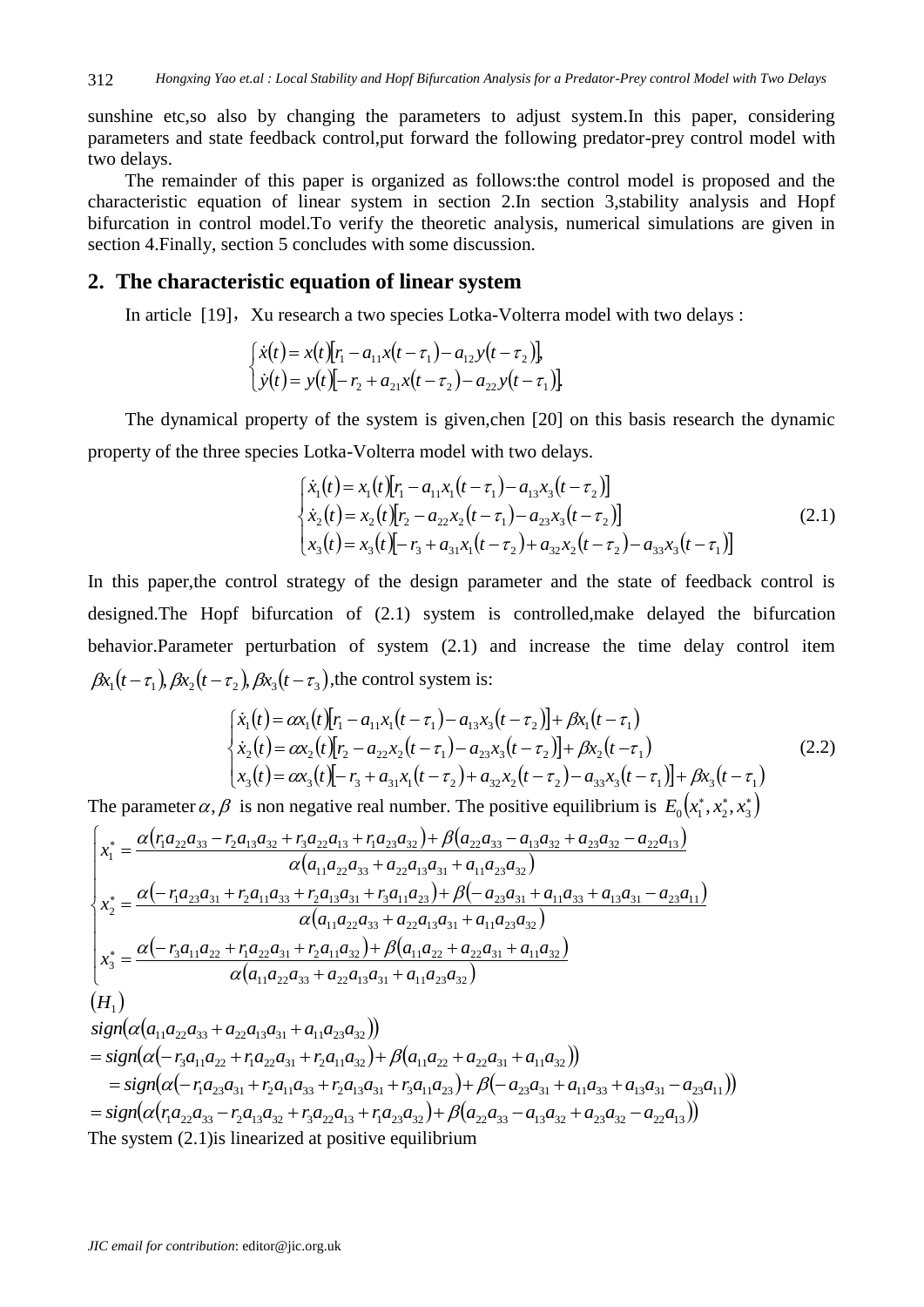$$
\begin{cases}\n\dot{x}_1(t) = m_1 x_1(t) + m_2 x_1(t - \tau_1) + m_3 x_3(t - \tau_2) \\
\dot{x}_2(t) = n_1 x_2(t) + n_2 x_2(t - \tau_1) + n_3 x_3(t - \tau_2) \\
\dot{x}_3(t) = k_1 x_3(t) + k_2 x_1(t - \tau_2) + k_3 x_2(t - \tau_2) + k_4 x_3(t - \tau_1)\n\end{cases} (2.3)
$$

Among them

$$
m_1 = \alpha (r_1 - a_{11}x_1^* - a_{13}x_3^*), \quad m_2 = \beta - \alpha a_{11}x_1^*, \quad m_3 = -\alpha a_{13}x_1^*, \quad m_4 = -\alpha a_{11},
$$
  
\n
$$
m_5 = -\alpha a_{13}, \quad n_1 = \alpha (r_2 - a_{22}x_2^* - a_{23}x_3^*) \quad n_2 = \beta - \alpha a_{22}x_2^*, \quad n_3 = -\alpha a_{23}x_2^*,
$$
  
\n
$$
n_4 = -\alpha a_{22}, \quad n_5 = -\alpha a_{23}, \quad k_1 = \alpha (-r_3 + a_{31}x_1^* + a_{32}x_2^* - a_{33}x_3^*) \quad k_2 = \alpha a_{31}x_3^*,
$$
  
\n
$$
k_3 = \alpha a_{32}x_3^*, \quad k_4 = \beta - \alpha a_{33}x_3^*, \quad k_5 = \alpha a_{31}, \quad k_6 = \alpha a_{32}, \quad k_7 = -\alpha a_{33}.
$$

 $k_3 = \alpha a_{32} x_3^*$ , Equation (2.3) corresponding to the characteristic equation is<br>  $(\lambda - m_1 - m_2 e^{-\lambda \tau_1})$  0  $-m_2 e^{-\lambda \tau_2}$ 

$$
\det\begin{pmatrix} \lambda - m_1 - m_2 e^{-\lambda \tau_1} & 0 & -m_3 e^{-\lambda \tau_2} \\ 0 & \lambda - n_1 - n_2 e^{-\lambda \tau_1} & -n_3 e^{-\lambda \tau_2} \\ -k_2 e^{-\lambda \tau_2} & -k_3 e^{-\lambda \tau_2} & \lambda - k_1 - k_4 e^{-\lambda \tau_1} \end{pmatrix} = 0,
$$

That is

$$
P_1(\lambda) + P_2(\lambda)e^{-\lambda \tau_1} + P_3(\lambda)e^{-2\lambda \tau_1} + P_4(\lambda)e^{-3\lambda \tau_1} + P_5(\lambda)e^{-2\lambda \tau_2} + P_6(\lambda)e^{-2\lambda \tau_2 - \lambda \tau_1} = 0, \quad (2.4)
$$

Among them

$$
P_1(\lambda) = \lambda^3 - (k_1 + n_1 + m_1)\lambda^2 + (n_1k_1 + m_1k_1 + m_1n_1)\lambda - m_1n_1k_1,
$$
  
\n
$$
P_2(\lambda) = -(n_2 + k_4 + m_2)\lambda^2 + (n_1k_4 + n_2k_1 + m_1n_2 + m_1k_4 + m_2k_1 + m_2n_1)\lambda - (m_1n_1k_4 + m_1n_2k_1 + m_2n_1k_1),
$$
  
\n
$$
P_3(\lambda) = (n_2k_4 + m_2n_2 + m_2k_4)\lambda - (m_1n_2k_4 + m_2n_1k_4 + m_2n_2k_1),
$$
  
\n
$$
P_4(\lambda) = -m_2n_2k_4, P_5(\lambda) = -(n_3k_3 + k_2m_3)\lambda + m_1n_3k_3 + k_2m_3n_1, P_6(\lambda) = m_2n_3k_3 + k_2m_3n_2.
$$

#### **3. Stability of Positive Equilibrium and Hopf Bifurcation**

The sufficient conditions for the asymptotic stability and the existence of Hopf bifurcation are established.

Since the system (2.2) has two delays, we are now divided into three cases to discuss.

Case 1:  $\tau_1 = \tau_2 = 0$  then the characteristic equation (2.4) becomes

$$
P_1(\lambda) + P_2(\lambda) + P_3(\lambda) + P_4(\lambda) + P_5(\lambda) + P_6(\lambda) = 0,
$$
\n(3.1)

That is

$$
\lambda^3 + d_1 \lambda^2 + d_2 \lambda + d_3 = 0,\tag{3.2}
$$

Among them

$$
d_1 = -(k_1 + n_1 + m_1 + n_2 + k_4 + m_2),
$$
  
\n
$$
d_2 = (n_1k_1 + m_1k_1 + m_1n_1 + n_1k_4 + n_2k_1 + m_1n_2 + m_1k_4 + m_2k_1 + m_2n_1 + n_2k_4 + m_2n_2 + m_2k_4)
$$
  
\n
$$
-(n_3k_3 + k_2m_3),
$$

 $d_3 = -(k_1 + k_4)(m_1 + m_2)(n_1 + n_2) + n_3k_3(m_1 + m_2) + k_2m_3(n_1 + n_2)$ 

According to the Routh-Hurwitz discriminant method, we know,the root of (3.2) all have negative real part, the necessary and sufficient conditions is

$$
(H_2)
$$
  $D_1 = d_1 > 0$ ,  $D_2 = \det\begin{pmatrix} d_1 & 1 \\ d_3 & d_2 \end{pmatrix} > 0$ ,  $D_3 = \det\begin{pmatrix} d_1 & 1 & 0 \\ d_3 & d_2 & d_1 \\ 0 & 0 & d_3 \end{pmatrix} > 0$ .

So when  $(H_2)$  was set up , the  $E_0$  asymptotic stability.

Case 2:  $\tau_1 = 0, \tau_2 > 0$  then the characteristic equation (2.4) becomes  $P_1(\lambda)+P_2(\lambda)+P_3(\lambda)+P_4(\lambda)+P_5(\lambda)e^{-2\lambda\tau_2}+P_6(\lambda)e^{-2\lambda\tau_2}=0,$ le characteristic equation (2.4) becomes<br>  $P_1(\lambda) + P_2(\lambda) + P_3(\lambda) + P_4(\lambda) + P_5(\lambda)e^{-2\lambda\tau_2} + P_6(\lambda)e^{-2\lambda\tau_2} = 0,$  (3.3)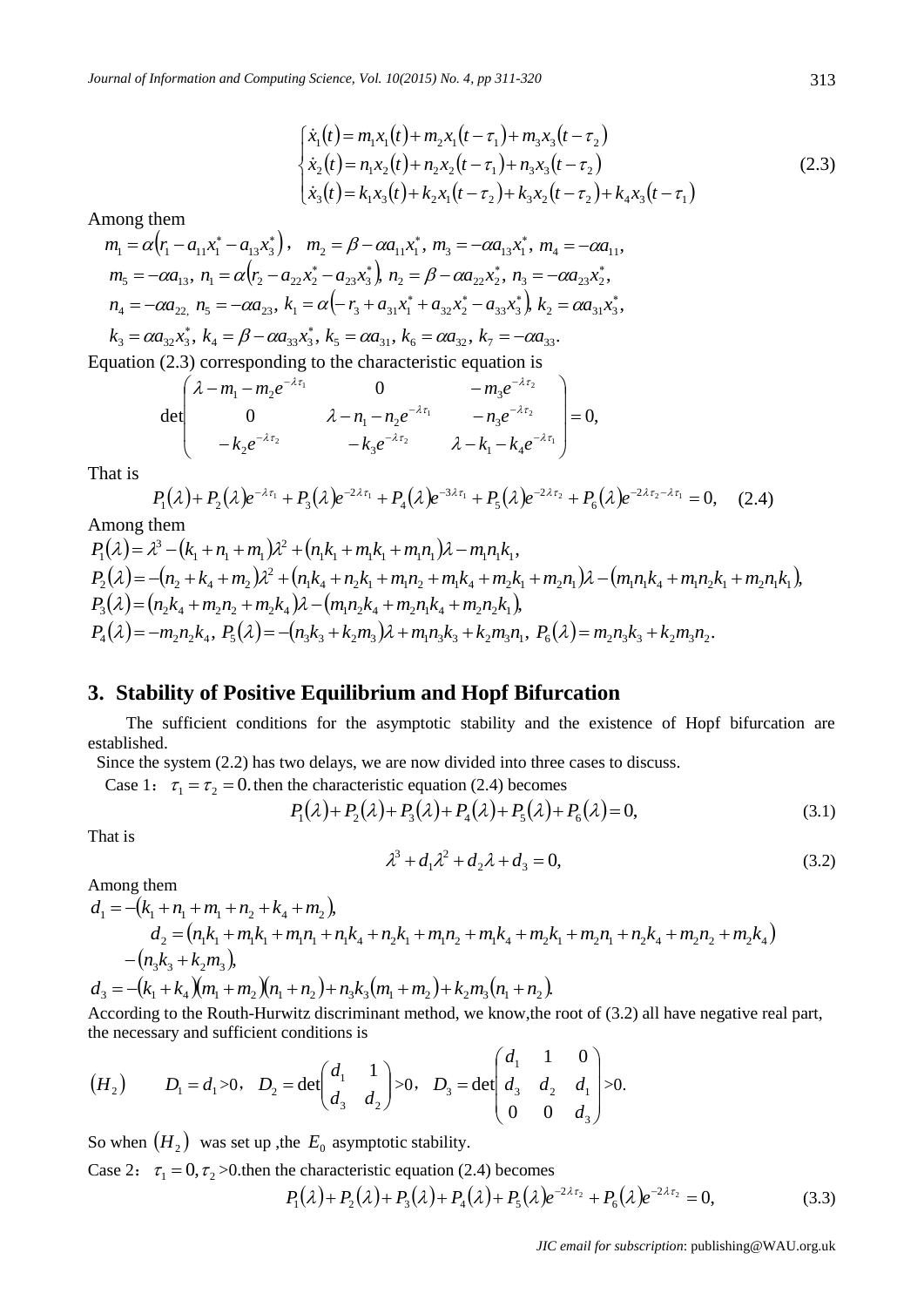*Hongxing Yao et.al : Local Stability and Hopf Bifurcation Analysis for a Predator-Prey control Model with Two Delays* 314

That is

$$
\lambda^3 + r_1 \lambda^2 + r_2 \lambda + r_3 + q(\lambda)e^{-2\lambda \tau_2} = 0, \tag{3.4}
$$

Among them

$$
r_1 = -(k_1 + n_1 + m_1 + n_2 + m_2 + k_4),
$$
  
\n
$$
r_2 = k_1(n_1 + m_1 + n_2 + m_2) + k_4(n_1 + m_1 + n_2 + m_2) + (m_1 + m_2)(n_1 + n_2),
$$
  
\n
$$
r_3 = -(k_1 + k_4)(m_1 + m_2)(n_1 + n_2), r_4 = -(n_3k_3 + k_2m_3),
$$
  
\n
$$
r_5 = m_1n_3k_3 + k_2m_3n_1 + m_2n_3k_3 + k_2m_3n_2, q(\lambda) = r_4\lambda + r_5.
$$

Set characteristic equation (3.4) has a pure imaginary root,  $\lambda = i\omega$  plug type equation

$$
(i\omega)^3 + r_1(i\omega)^2 + r_2(i\omega) + r_3 + q(\lambda)e^{-2r_2(i\omega)} = 0.
$$
 (3.5)

We know

$$
\mathrm{Re}\{q(i\omega)\}=r_5,\mathrm{Im}\{q(i\omega)\}=r_4.
$$

To separate (3.5) imaginary part and real component

1 component  
\n
$$
\begin{cases}\n-r_1\omega^2 + r_3 + r_5\cos 2\omega \tau_2 + r_4\omega \sin 2\omega \tau_2 = 0, \\
-\omega^3 + r_2\omega + r_4\omega \cos 2\omega \tau_2 - r_5\sin 2\omega \tau_2 = 0.\n\end{cases}
$$
\n(3.6)

finishing

$$
\omega^6 + (r_1^2 - 2r_2)\omega^4 + (r_2^2 - 2r_1r_3 - r_4^2)\omega^2 + r_3^2 - r_5^2 = 0.
$$
 (3.7)

(1)If (3.7) has no positive root, only  $H_1, H_2$  set up, and when  $\tau_2 \in [0, +\infty)$ ,  $E_0$  is asymptotic stability. (2)If (3.7) have limited positive root,  $\{\omega_i\}$  *i* = 1,2,..., *k*, then by (2.9) can be solved  $\{\tau_{2i}^j | j = 1,2,...\}$ ,  $\mathfrak{r}_{2i}$ 

Take 
$$
\tau_{2_0} = \min \{\tau_{2i}^j | i = 1, 2, ..., k, j = 1, 2, ...\},
$$
 (3.8)

Easy to know, when  $\tau_2 = \tau_{2_0}$ , the characteristic equation (3.4) has a pair of pure imaginary roots  $\pm i\omega^*$ ; when  $\tau_2 < \tau_{2_0}$ , the characteristic equation (3.4) has no pure imaginary root.

In order to discuss the conditions of Hopf bifurcation, under the case (2) to calculate  $\frac{d \text{Re}(\lambda)}{d \lambda}$ .  $\tau_2$   $\vert_{\lambda = i\omega^*}$ λ  $d\tau$ <sub>2</sub>  $\Big|_{\lambda=i}$ *d*

#### make

 $\lambda(\tau_2) = \alpha(\tau_2) + i \omega(\tau_2)$  is nearly  $\tau_2 = \tau_2^j$  $\tau_2 = \tau_{2i}^j$  root of the characteristic equation, and have  $(\tau_{2i}^j)=0, \omega(\tau_{2i}^j)=\omega^*,$  $\alpha(\tau_{2i}^j)=0, \omega(\tau_{2i}^j)=\omega^*$ *i j*  $\mathcal{L}_i$  = 0,  $\omega(\tau_{2i}) = \omega^*$ ,  $\lambda(\tau_2)$  plug type equation (3.4) ,and the derivation  $\tau_2$ , available  $(3\lambda^2+2r_1\lambda+r_2)$  $(r_4\gamma+r_5)$ . 2  $3\lambda^2 + 2r_1\lambda + r_2\,e^{2\lambda\tau_2} + r_4\,\overline{\phantom{x}}_2$  $41'$   $1'$  5 4 2  $1^{\prime}$   $1^{\prime}$   $1^{\prime}$   $2^{\prime}$  $1 \int_2^1$ 2 2 λ τ  $\lambda(r_{4}\gamma$  $\lambda^2+2r\lambda$ τ  $\lambda$ )  $(3\lambda^2 + 2r\lambda + r_2)e^{2\lambda\tau}$  $\overline{a}$  $^{+}$  $\int \frac{3\lambda^2 + 2r_1\lambda + r_2 e^{2\lambda r_2} + 3r_1\lambda + r_2 e^{2\lambda r_2}}{2\lambda (r_1\lambda + r_1)}$ J  $\setminus$  $\overline{\phantom{a}}$  $\setminus$  $\left(\right. d\lambda\left.\right)^{-}$  $r_4\gamma + r_2$  $r_1\lambda + r_2\big)e^{2\lambda\tau_2} + r_1$ *d d*

So

$$
\left.\left(\frac{d\operatorname{Re}(\lambda)}{d\tau_2}\right)^{-1}\right|_{\lambda=i\omega^*}=\operatorname{Re}\left\{\frac{\left(3\lambda^2+2r_1\lambda+r_2\right)e^{2\lambda\tau_2}+r_4}{2\lambda(r_4\lambda+r_5)}\right\}\bigg|_{\lambda=i\omega^*}=\frac{Q_1+Q_2}{P}.
$$

Among them

$$
Q_1 = -r_4 \omega^{*^2} \Big[ r_4 + \Big( -3\omega^{*^2} + r_2 \Big) \cos 2\omega^* \tau_{2_0} - 2r_1 \omega^* \sin 2\omega^* \tau_{2_0} \Big]
$$
  
\n
$$
Q_2 = r_5 \omega^* \Big[ \Big( -3\omega^{*^2} + r_2 \Big) \sin 2\omega^* \tau_{2_0} + 2r_1 \omega^* \cos 2\omega^* \tau_{2_0} \Big]
$$
  
\n
$$
P = 2\omega^{*^2} \Big( r_4^2 \omega^{*^2} + r_5^2 \Big)
$$

**Lemma 3.** 1 For system  $(2.2)$ , when  $\tau_1 = 0$ , if  $(H_1)$  and  $(H_2)$  set up, then

(1) if (3.7) have no positive root, then when  $\tau_2 \in [0, +\infty)$ , the positive equilibrium  $E_0$  is asymptotic stability.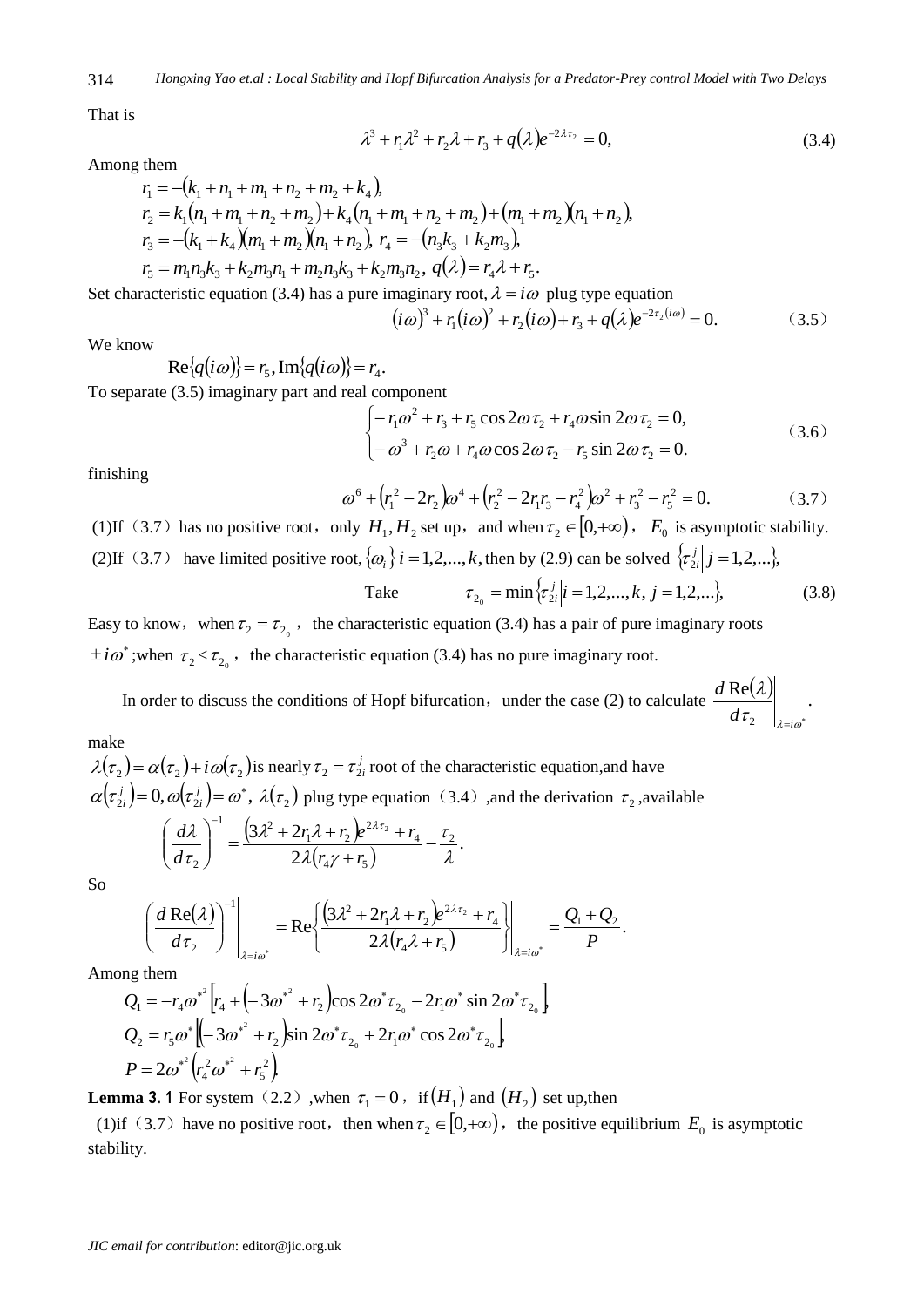(2)if (3.7) have limited positive roots  $\{\omega_i\}$  ( $i = 1,2,..., k$ ), then when  $\tau_2 \in [0, \tau_{2_0})$ ,  $E_0$  is asymptotic stability; then when  $\tau_2 \in [\tau_{2_0}, +\infty)$ ,  $E_0$  is unstable, and when *P*  $\frac{Q_1 + Q_2}{R_1} \neq 0$ , system (2.2) bifurcation in  $\tau_2 = \tau_{2_0}$  place.

Case 3:  $\tau_1 > 0$ ,  $\tau_2 > 0$ . Then fixed in the stable rang from the case 2,  $\tau_1$  will be seen as a parameter, for the convenience of discuss, now  $\tau_{2}$  rewritten into system (3.8)

$$
\tau_{2_0} = \begin{cases} +\infty, \\ \min\left\{ \tau_{2i}^j \middle| i=1,2,\ldots,k, j=1,2,\ldots \right\}, \end{cases}
$$

The characteristic equation  $(2.4)$  can be written as follows:

$$
k_0(\lambda) + k_1(\lambda)e^{-\lambda \tau_1} + k_2(\lambda)e^{-2\lambda \tau_1} + k_3(\lambda)e^{-3\lambda \tau_1} = 0,
$$
 (3.9)

Among them

$$
k_0(\lambda) = P_1(\lambda) + P_5(\lambda)e^{-2\lambda\tau_2}, k_1(\lambda) = P_2(\lambda) + P_6(\lambda)e^{-2\lambda\tau_2},
$$
  

$$
k_2(\lambda) = P_3(\lambda), k_3(\lambda) = P_4(\lambda).
$$

Set  $\lambda = i\omega$  ( $\omega > 0$ ) is the pure imaginary root of (3.9), make (3.9) multiply both side  $e^{\lambda \tau_1}$ , and plug  $\lambda = i\omega$  ( $\omega > 0$ ) type equation, available

$$
(U_0 + iV_0)e^{i\omega \tau_1} + (U_1 + iV_1) + (U_2 + iV_2)e^{-i\omega \tau_1} + (U_3 + iV_3)e^{-2i\omega \tau_1} = 0,
$$
 (3.10)

Among them

 $U_i = \text{Re}\{k_i(i\omega)\}, V_i = \text{Im}\{k_i(i\omega)\}, i = 0,1,2,3.$ 

Separation real imaginary part,have

$$
V_i = Im\{k_i(i\omega)\}, \quad i = 0, 1, 2, 3.
$$
\n
$$
t, \text{have}
$$
\n
$$
\begin{cases}\n(U_0 + U_2)\cos\omega\tau_1 + (V_2 - V_0)\sin\omega\tau_1 + U_1 = -U_3\cos 2\omega\tau_1, \\
(V_0 + V_2)\cos\omega\tau_1 + (U_0 - U_2)\sin\omega\tau_1 + V_1 = U_3\sin 2\omega\tau_1.\n\end{cases} (3.11)
$$

Add (3.11) on both sides of the square, available

$$
[(U_0 + U_2)\cos\omega\tau_1 + (V_2 - V_0)\sin\omega\tau_1 + U_1]^2 + [(V_0 + V_2)\cos\omega\tau_1 + (U_0 - U_2)\sin\omega\tau_1 + V_1]^2 = U_3^2.
$$
 (3.12)

Owing to  $\sin \omega \tau_1 = \pm \sqrt{1 - \cos^2 \omega \tau_1}$ 2  $\sin \omega \tau_1 = \pm \sqrt{1-\cos^2 \omega \tau_1}$ , so consider two cases respectively

(1) when  $\sin \omega \tau_1 = \sqrt{1 - \cos^2 \omega \tau_1}$ 2

(1) when 
$$
\sin \omega \tau_1 = \sqrt{1 - \cos^2 \omega \tau_1}
$$
, (3.12) will become  
\n
$$
\left[ (U_0 + U_2) \cos \omega \tau_1 + (V_2 - V_0) \sqrt{1 - \cos^2 \omega \tau_1} + U_1 \right]^2 +
$$
\n
$$
\left[ (V_0 + V_2) \cos \omega \tau_1 + (U_0 - U_2) \sqrt{1 - \cos^2 \omega \tau_1} + V_1 \right]^2 = U_3^2.
$$
\n(3.13)

The  $\cos \omega \tau_1$  solution that can be obtained by (3.13) is recorded as

 $\cos \omega \tau_1 = f_1(\omega) \sin \omega \tau_1 = f_2(\omega)$ ,  $f_1^2(\omega) + f_2^2(\omega) = 1$ . 2  $f_1^2(\omega) + f_2^2(\omega) =$ Can be solved

$$
\tau_{1_1}^{(k)} = \frac{1}{\omega} \Big[ \arccos f_1(\omega) + 2k\pi \Big], (k = 0, 1, 2, \ldots),
$$

the root of  $f_1^2(\omega) + f_2^2(\omega) = 1$ 2  $f_1^2(\omega) + f_2^2(\omega) = 1$  are  $\omega$ 

(2) when 
$$
\sin \omega \tau_1 = -\sqrt{1 - \cos^2 \omega \tau_1}
$$
, (3.12) become  
\n
$$
\left[ (U_0 + U_2) \cos \omega \tau_1 - (V_2 - V_0) \sqrt{1 - \cos^2 \omega \tau_1} + U_1 \right]^2 +
$$
\n
$$
\left[ (V_0 + V_2) \cos \omega \tau_1 - (U_0 - U_2) \sqrt{1 - \cos^2 \omega \tau_1} + V_1 \right]^2 = U_3^2.
$$
\n(3.14)

The  $\cos \omega \tau_1$  solution that can be obtained by (3.14) is recorded as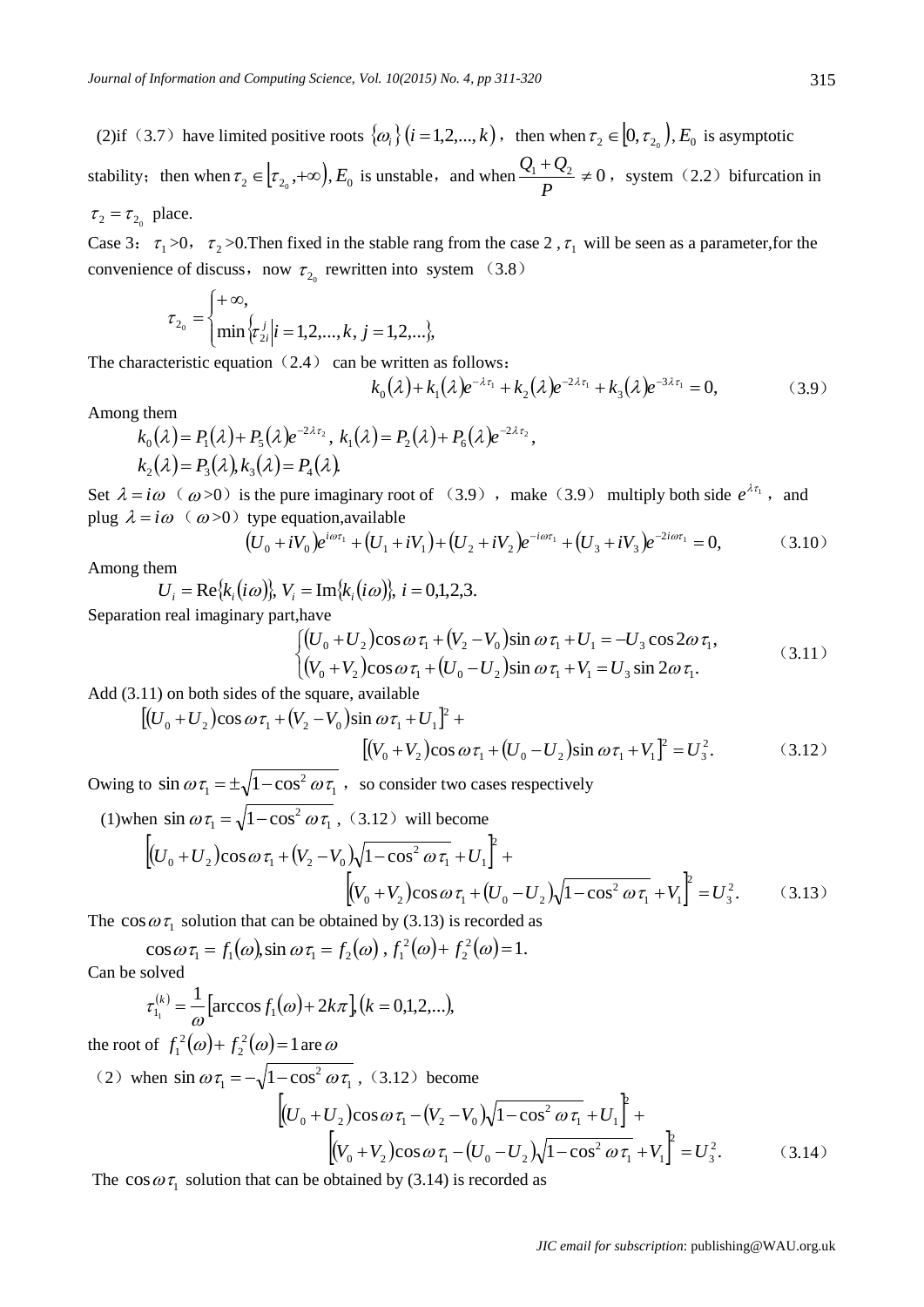$\cos \omega \tau_1 = f_1^*(\omega)$ ,  $\sin \omega \tau_1 = f_2^*(\omega)$ ,  $f_1^{*^2}(\omega) + f_2^{*^2}(\omega) = 1$ . 2  $f_1^{*^2}(\omega) + f_2^{*^2}(\omega) =$ 

Can be solved

$$
\tau_{1_2}^{(k)} = \frac{1}{\omega} \Big[ \arccos f_1^*(\omega) + 2k\pi \Big] (k = 0, 1, 2, \ldots),
$$

the root of  $f_1^{*2}(\omega) + f_2^{*2}(\omega) = 1$ 2  $f_1^{*2}(\omega) + f_2^{*2}(\omega) = 1$  are  $\omega$ We make

$$
\tau_{_{1_0}}=\min\, \langle\tau^{\,\kappa}_{_{1_1}}, \tau^{\,\kappa}_{_{1_2}}\,\rangle, (k=0,1,2,...).
$$

**Theorem 3.2** For system (2.2), if  $(H_1)$  and  $(H_2)$  set up, so when  $\tau_1 < \tau_{1_0}$  and  $\tau_2 < \tau_{2_0}$ , the positive equilibrium of system  $E_0$  is asymptotic.But when  $\tau_1 = \tau_{1_0}$  and  $\tau_2 < \tau_{2_0}$ , equation (3.9) has a pair of pure imaginary roots  $\pm i\omega^*$ ; if the equation (3.9) have further  $\frac{d \text{Re}(\lambda)}{d \lambda}$   $\neq 0$ , 1  $\neq$  $\lambda = i\omega^*$ λ  $dr_1$   $\Big|_{\lambda=i}$  $\frac{d \text{Re}(\lambda)}{d \lambda}$   $\neq 0$ , the system generates a Hopf bifurcation at  $\tau_1 = \tau_{1_0}$ .

**4. Numerical simulation**

In order to verify the accuracy of the previous theory,the numerical simulation of the system (2.2) is carried out by using Matlab software

$$
\alpha = 0.1, \beta = 0.2,
$$
  
\n
$$
\gamma_1 = 1, a_{11} = 0.2, a_{13} = 1,
$$
  
\n
$$
\gamma_2 = 1, a_{22} = 0.8, a_{23} = 1,
$$
  
\n
$$
\gamma_3 = 1, a_{31} = 0.2, a_{32} = 0.5, a_{33} = 1.
$$

Then get the system

$$
\begin{cases}\n\dot{x}_1(t) = 0.1x_1(t)[1 - 0.2x_1(t - \tau_1) - x_3(t - \tau_2)] + 0.2x_1(t - \tau_1) \\
\dot{x}_2(t) = 0.1x_2(t)[1 - 0.8x_2(t - \tau_1) - x_3(t - \tau_2)] + 0.2x_2(t - \tau_1) \\
x_3(t) = 0.1x_3(t)[-1 + 0.2x_1(t - \tau_2) + 0.5x_2(t - \tau_2) - x_3(t - \tau_1)] + 0.2x_3(t - \tau_1)\n\end{cases} (4.1)
$$

Easy to verify condition  $(H_1)$  was established, then a positive equilibrium point  $E_0\left[\frac{10}{2},\frac{10}{0},\frac{15}{0}\right]$  $\bigg)$  $\left(\frac{10}{2}, \frac{10}{2}, \frac{19}{2}\right)$  $\setminus$ ſ 9  $\frac{19}{2}$ 9  $\frac{10}{2}$  $E_0\left(\frac{10}{3}, \frac{10}{9}, \frac{19}{9}\right)$  of system (4.1) can be obtained.

When  $\tau_1 = 0, \tau_2 > 0$ , can calculate  $\omega^* \approx 1.014$ ,  $\tau_{20} \approx 7.8045$ . By lemma 3.1, know when  $\tau_2 < \tau_{20} \approx$ 7.8045, the positive equilibrium  $E_0$  of system (4.1) is asymptotic stability, when  $\tau_2 > \tau_{20} \approx 7.8045$ , the positive equilibrium  $E_0$  of system (4.1) is unstable, and Hopf bifurcation occurs at  $\tau_2 = \tau_{2_0}$ . Specific image shown in figure 4.1 and figure 4.2.

Now fixed  $\tau_2 = 5$ , can be calculated  $\omega^* \approx 0.2900$ ,  $\tau_{1_0} \approx 2.825$ . By theorem 3.2, know when  $\tau_1 < \tau_{1_0} \approx$ 2.825. The positive equilibrium  $E_0$  of system (4.1) is asymptotic stability, when  $\tau_1 > \tau_{1_0} \approx 2.825$ , the positive equilibrium  $E_0$  of system (4.1) is unstable, when  $\tau_1 = \tau_{1_0} \approx 2.825$ , system (4.1) occurs Hopf bifurcation.Specific image shown in figure 4.3 and figure 4.4.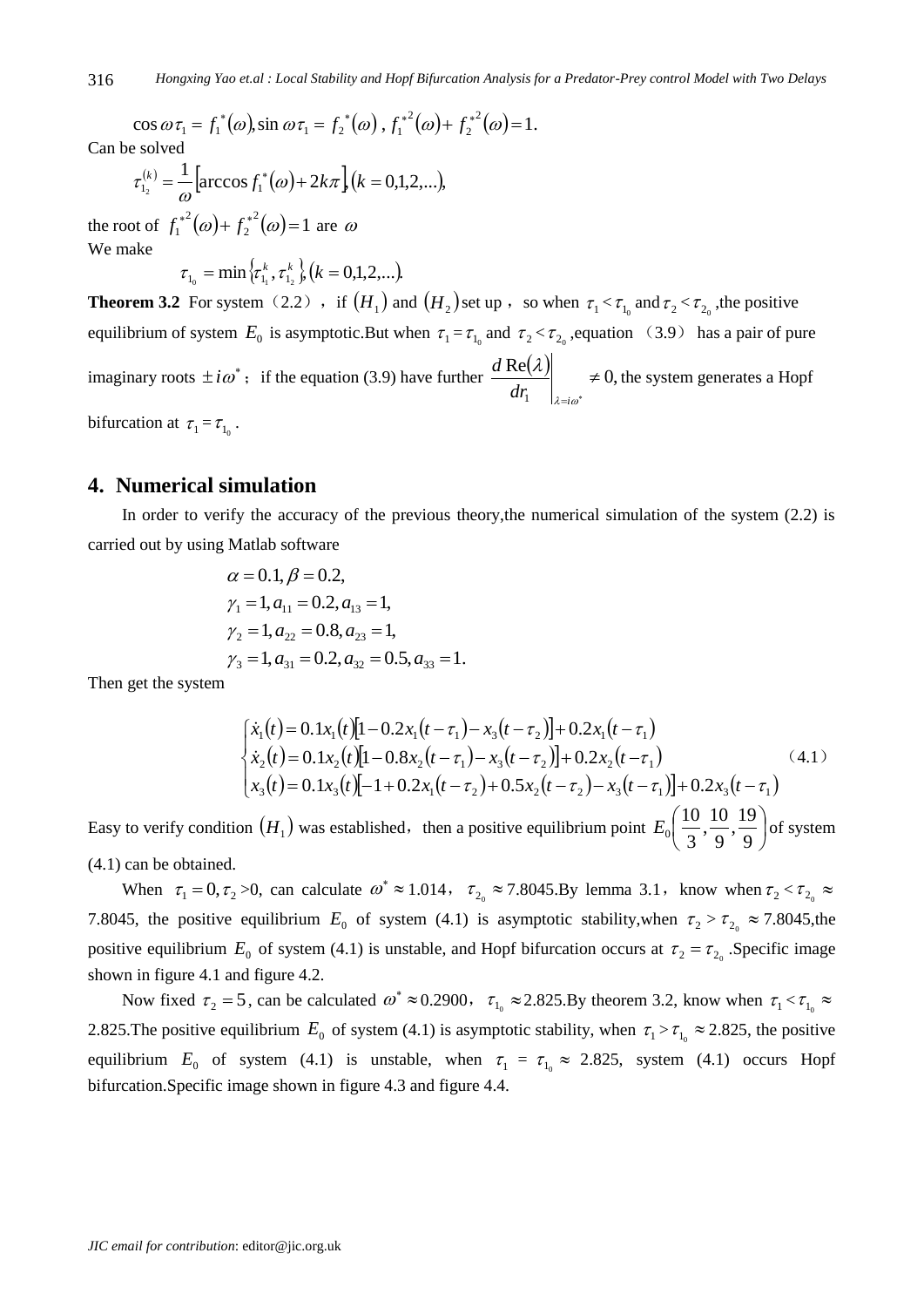

Figure 4.1 the positive equilibrium  $E_0$  at  $\tau_2 = 6.8 < \tau_{2_0} \approx 7.8045$  is local asymptotic stability.



Figure 4.2 the positive equilibrium  $E_0$  at  $\tau_2 = 10.8 > \tau_{20} \approx 7.0845$  is unstable.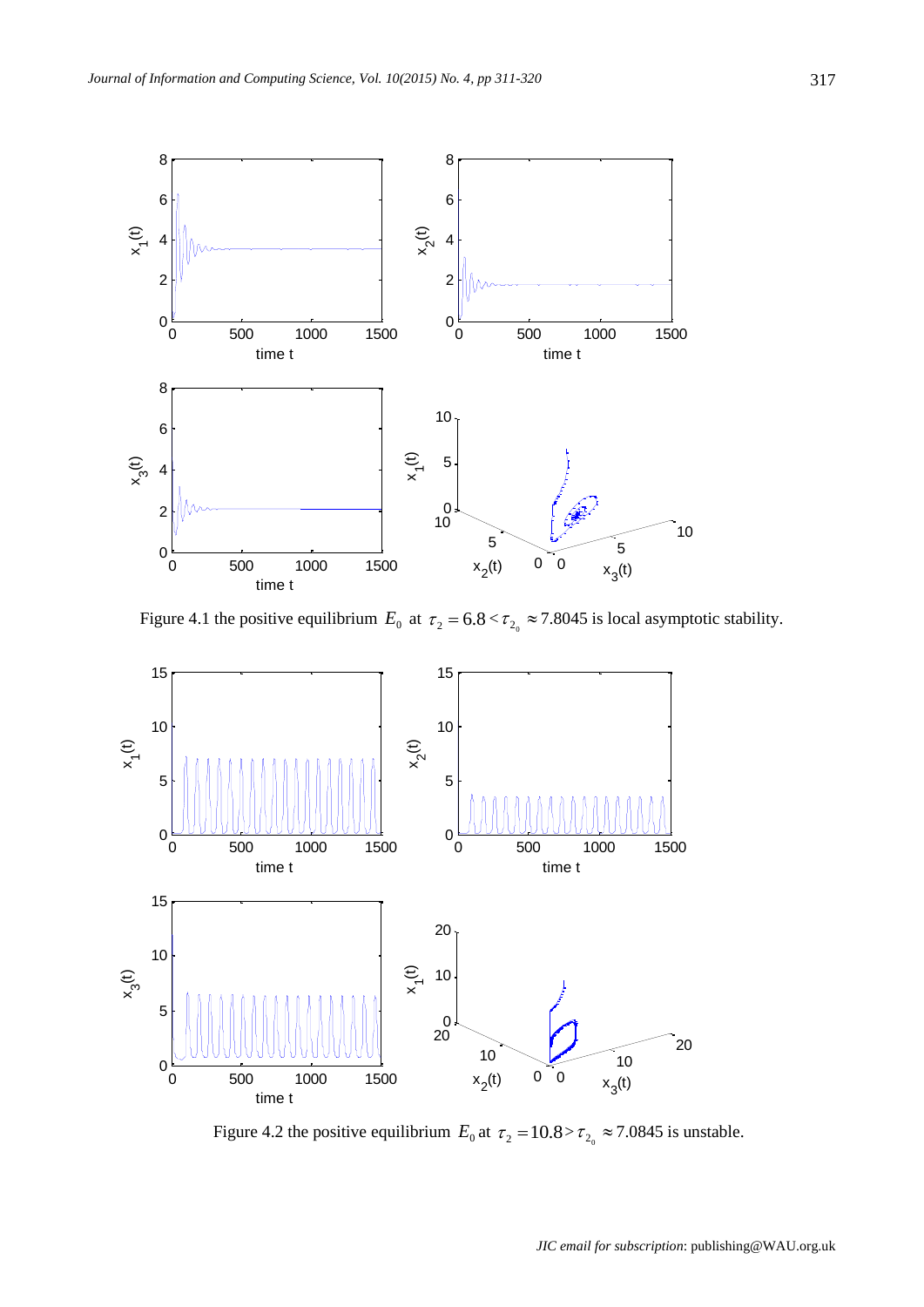

Figure 4.3 the positive equilibrium  $E_0$  at  $\tau_1 = 1.2 < \tau_{10} \approx 2.825$  and  $\tau_2 = 5$  is local asymptotic stability.



Figure 4.4 the positive equilibrium  $E_0$  at  $\tau_1 = 3.2 > \tau_{1_0} \approx 2.825$  and  $\tau_2 = 5$  is unstable.

## **5. Conclusion**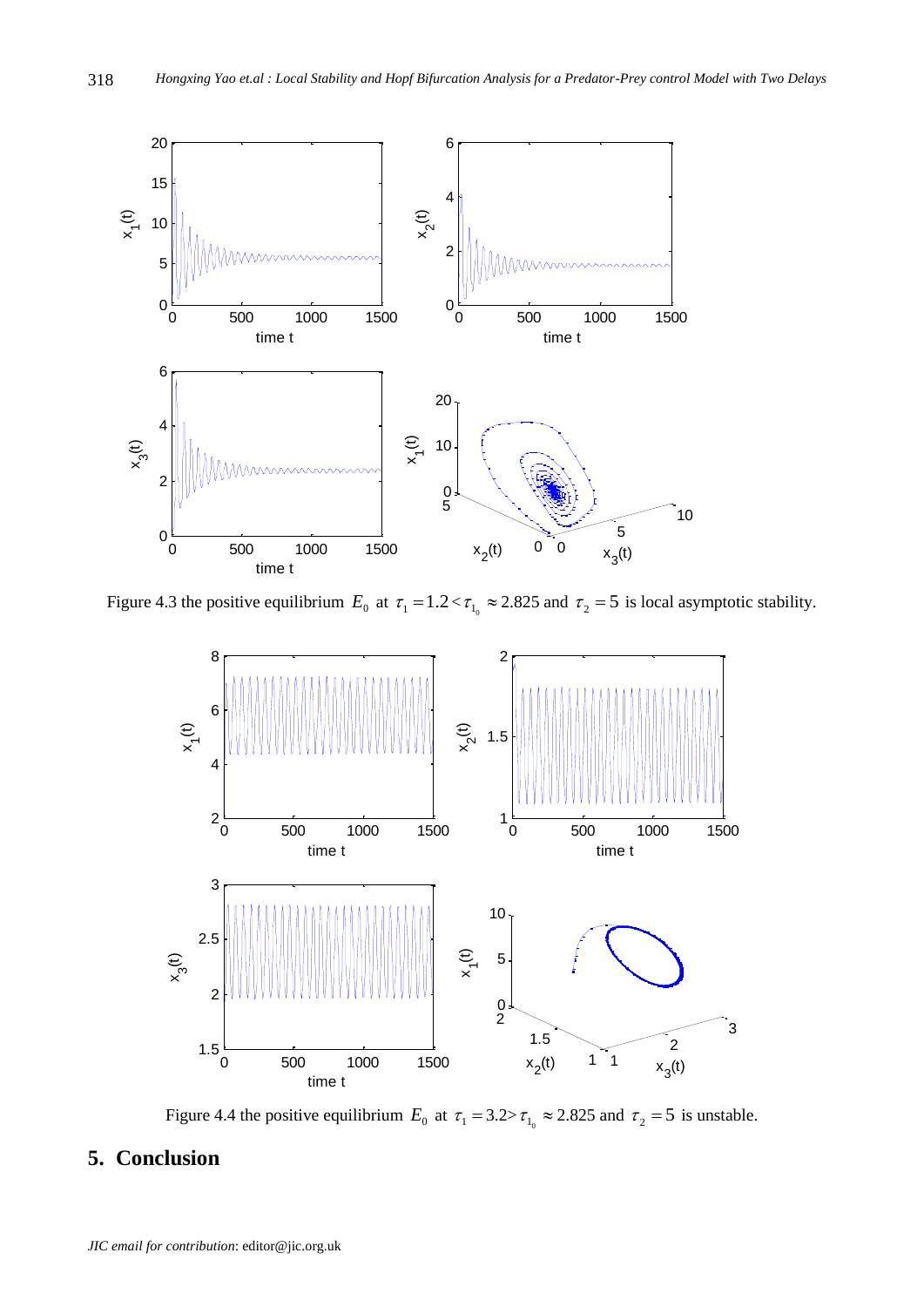Control is closely related to the continuous survival of the population, after adjusting the parameters and the state feedback control, the unstable equilibrium points in the controlled system (4.1) become asymptotic state equilibrium points. The number of predator and prey eventually stabilized to a normal state, can coexist, never extinction. The numerical simulations verify the correctness of the theory, It has a certain ecological significance, which provides a theoretical basis for the sustainable survival of the species in nature. Can not only consider the state feedback control, but also can consider to adjust parameters, for actual control according to the specific circumstances of adjustment. The numerical simulation can find the location of the control strategy can be very good change bifurcation points, so as the bifurcation control provides a very practical method.

Just the parameters considered  $a_{ij}$  are constant, The system parameters are not related to the variables; The time delay in the model is constant, which can be considered in the future.

#### **Acknowledge**

This research is partially supported by the National Nature Science Foundation of China (71271103, 71371087, 71271107) and by the Six Talent Peaks Foundation of Jiangsu Provincial.The authors are grateful to the reviewers for their helpful comments and valuable suggestions.

#### **6. References**

- [1] May. R. M.Time Delay Versus Stability in Population Models with Two or Three Tropic Levels. Ecology,. 54 (1997) 315~325.
- [2] Wright. E. M.A Nonlinear Differential Equation.Journal of Reine Angewandte Mathematical,. 194(1995) 66~87.
- [3] Kuang Y.Global Stability for a Class of Nonlinear Nonautonomous Delay Equations. Nonlinear Analysis.17(1991) 627~634.
- [4] Faria T. Stability and bifurcation for a delayed predator–prey model and the efect of diffusion. J.Math. Anal. Appl. 254(2001)433–463.
- [5] Yan.X.P, Zhang .C .H, Hopf bifurcation in a delayed Lotca-Volterra predator-prey system,Nonlinear Anal. 9(2008)114-127.
- [6] Song.Y, Wei. J. Local Hopf bifurcation and global periodic solutions in a delayed predator-prey system, J. Math. Anal. Appl. 301(2005)1–21.
- [7] Song.Y, Han. M, Peng. Y. Stability and Hopf bifurcation in a competitive Lotka–Volterra system with two delays. Chaos Solitons Fractals,. 22(2004) 1139–1148.
- [8] Chen .G .R, Moiola. J .L ,Wang .H .O. Bifurcation control: Theories, methods and application. Int.J. Bifur. Chaos. $10(3)(2000)511~548$ .
- [9] Xiao .M, Cao .J. Stability and Hopf bifurcation in a delayed competitive web sites model. Phys.Lett. A. 353(2006)138–150.
- [10] Li.J ,Ma.Z. Stability switches in a class of characteristic equations with delay-dependent parameters. Nonlinear Anal. RWA,.5(2004)389–408.
- [11] Song. Y. L, Han.M.A, Xiao.D.M. Stability and Hopf bifurcations in a Competitive Lotka-Volterra System with Two Deleys[J]. Chaos, Soltions and Fractals.(2004) 1139-1148.
- [12] YL Song, MA Han, JJ Wei. The stability of positive equilibrium point and global Hopf bifurcation for multiple time delay predator prey systems . Chinese annals of mathematics.25A(2004)783-790.
- [13] Song .Y .L, Wei .J. J. Local Hopf Bifurcation and Global Periodic Solutions in a Delayed Predator-prey System[J]. Journal of Mathematics Analysis and Applications. 1(2005)1-21.
- [14] Tang. C. B,Guan. J .B,Shen .S .W. Stability and Hopf bifurcation analysis on a differential delay system[J]. Jourmal of Biomathematics,. 22(2007)620-628.
- [15] Chen.Y.Y, Yu. J, Sun .C.J, Stability and Hopf bifurcation analysis in a Three-level food chain system with delay[J]. Chaos, Solitons Fractals. 31(2007)683-694.
- [16] Fan.M, Wang.K ,Jiang. D. Q. Existence and global attractivity of positive periodic solutions of periodic n-species Lotka-Volterra competition sysytems with several deviating arguments,Math.Biosci.160(2009)47-61.
- [17] Fan. M, Wong.P. J , Agarwal. R .P. Periodicity and stability in periodic n-species